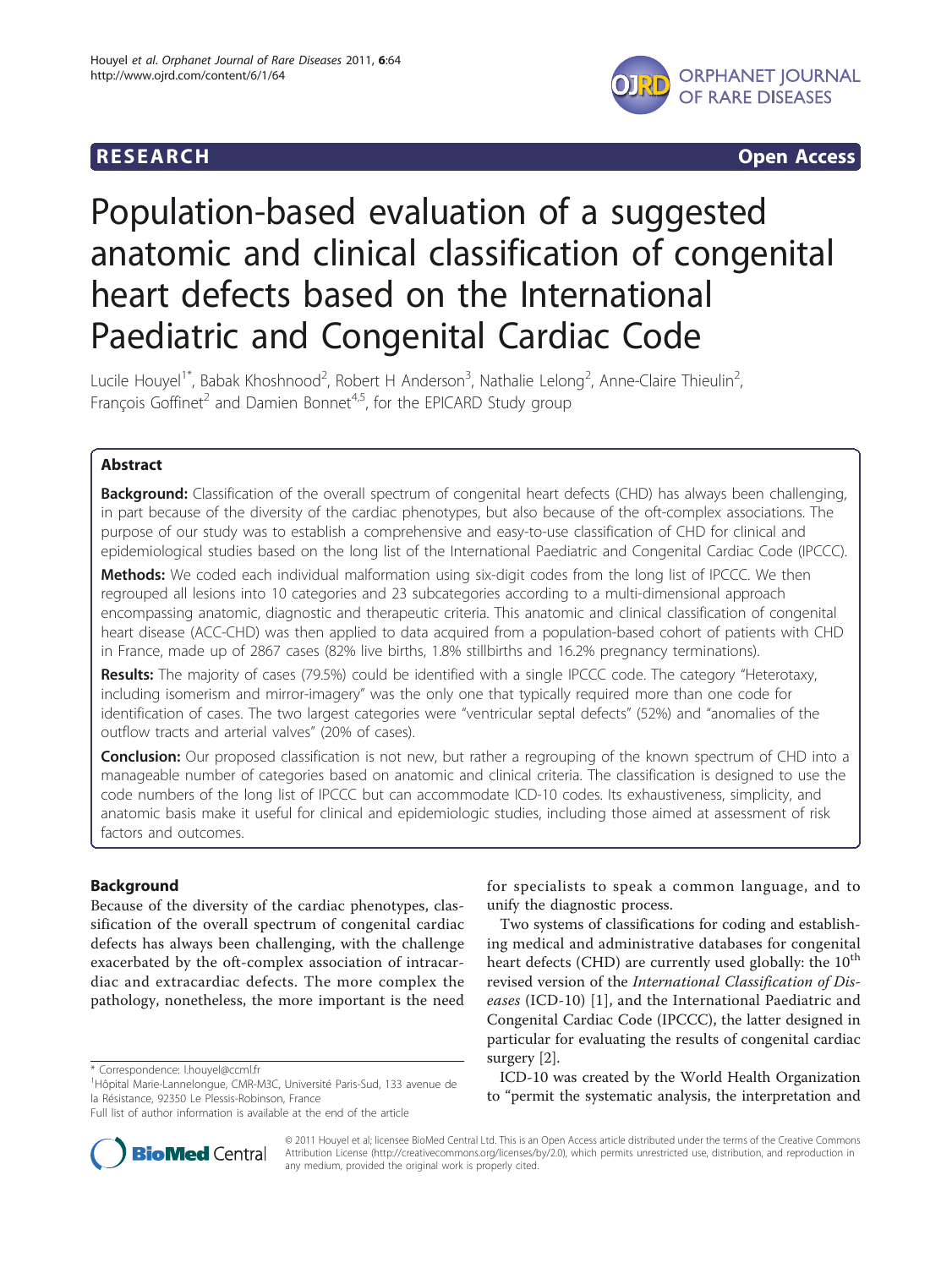the comparison of the mortality and morbidity data harvested in different countries or regions at different periods of time" [[1](#page-8-0)]. It is based on the frequency of the various groups of diseases. The group of congenital anomalies, and particularly CHD, is poorly detailed, and includes many doublets and inaccuracies. Hence, this classification, despite its wide use by non-specialists, is increasingly considered inadequate by paediatric cardiologists and cardiac surgeons for describing the manifold congenital cardiac malformations [\[3](#page-8-0)-[5\]](#page-8-0).

During the 1990's, the Society of Thoracic Surgeons (STS) and the European Association for Cardio-thoracic Surgery (EACTS), and the European Association for Paediatric Cardiology (AEPC), independently developed systems of nomenclature for evaluating the diagnosis and outcomes of patients with congenitally malformed hearts. The resulting International Congenital Heart Surgery Nomenclature and Database was published in 2000 [[6](#page-8-0)], simultaneously with the publication of the resulting European Paediatric Cardiac Code [[7\]](#page-8-0). The International Working Group for Mapping and Coding of Nomenclatures for Paediatric and Congenital Heart Disease, also known as the Nomenclature Working Group, was then established to unify the 2 systems. This was achieved in 2005 by cross-mapping the two previous systems of nomenclature and creating the IPCCC [http://www.ipccc.](http://www.ipccc.net) [net](http://www.ipccc.net)[\[8](#page-8-0)]. The IPCCC has now been used by three systems for analyzing the surgical outcomes of patients with CHD according to case complexity, the Risk Adjustment in Congenital Heart Surgery-1, (RACHS-1) [[9\]](#page-8-0), the Aristotle score [[10](#page-8-0)], and the STS-EACTS Score [[11](#page-8-0)]. In the IPCCC, each individual lesion is coded with a six-digit numerical code. The long list details all known malformations, along with their multiple anatomic and clinical variants, with thousands of items arranged in seven main categories according to the first two numbers of the sixdigit code. Several complementary short lists are available that are designed to be used for audit and research purposes; these short lists contain hundreds of terms [\[2\]](#page-8-0).

The advantages of the IPCCC, particularly the long list, include its precision and exhaustiveness, since it excludes all doublets and ambiguities. At the same time, its complexity, with more than 10,000 codes, renders difficult the search for the code of an individual lesion.

Our aim in preparing our anatomic and clinical classification of congenital heart defects, or ACC-CHD, was to design a comprehensive classification that is easy to use, but which is based on the long list of IPCCC. We have achieved this by regrouping the lesions in a fashion that, at least to us, makes both anatomical and clinical sense. The proposed classification can be useful for conducting epidemiological and clinical studies of risk factors and outcomes, as it aims to incorporate different but complementary approaches based on pathology and clinical practice, as well as echocardiography and criteria used for surgical management.

## Methods

## Data source

We applied our classification to data obtained from a population-based epidemiological study of patients with congenitally malformed hearts (the EPICARD study) in France. EPICARD is an ongoing prospective cohort follow-up study of all children with a CHD born to women in the conurbation of Greater Paris between 2005 and 2008. Over that period, the total number of births in the conurbation was approximately 300,000. We included all cases of CHD, not only live births, but also stillbirths and terminations of pregnancy. The principal objectives of EPICARD are to use population-based data from a large cohort of patients with CHD to first, estimate total and live birth prevalence, pre- and postnatal diagnosis of CHD; second, assess medical and surgical management of children with CHD; third, evaluate neonatal mortality and morbidity and neuro-developmental outcomes of children with CHD; and fourth, identify the factors associated with their health outcomes, especially the role of events during the neonatal period and of the initial medical and surgical management.

The total number of births in the Greater Paris conurbation over the study period was 317,538. All cases, including live births, pregnancy terminations, and foetal deaths, therefore, if diagnosed in the prenatal period or up to one year of age in the birth cohorts between May  $1<sup>st</sup>$  2005 and April 31<sup>st</sup> 2008, were eligible for inclusion. The total number of cases included in the study was 2867, including 2349 newborns (82%), 465 pregnancy terminations (16.2%) and 53 foetal deaths (1.8%). Diagnoses were confirmed in specialized paediatric cardiology departments, and for the majority of pregnancy terminations and foetal deaths by pathological examination. For those instances in which a pathologic study could not be achieved, the diagnoses were confirmed by consensus by a paediatric cardiologist and a specialist in echocardiography, based on the results of prenatal echocardiographic examination.

## Design of the classification

We regrouped the malformations into 10 main categories and 23 subcategories, according to a multi-dimensional approach encompassing anatomy, echocardiography, and criteria for therapeutic management (see Additional File [1:](#page-7-0) Anatomic and clinical classification of congenital heart defects (ACC-CHD) with the corresponding IPCCC and ICD-10 codes). We deliberately chose not to take into account any presumed developmental mechanisms,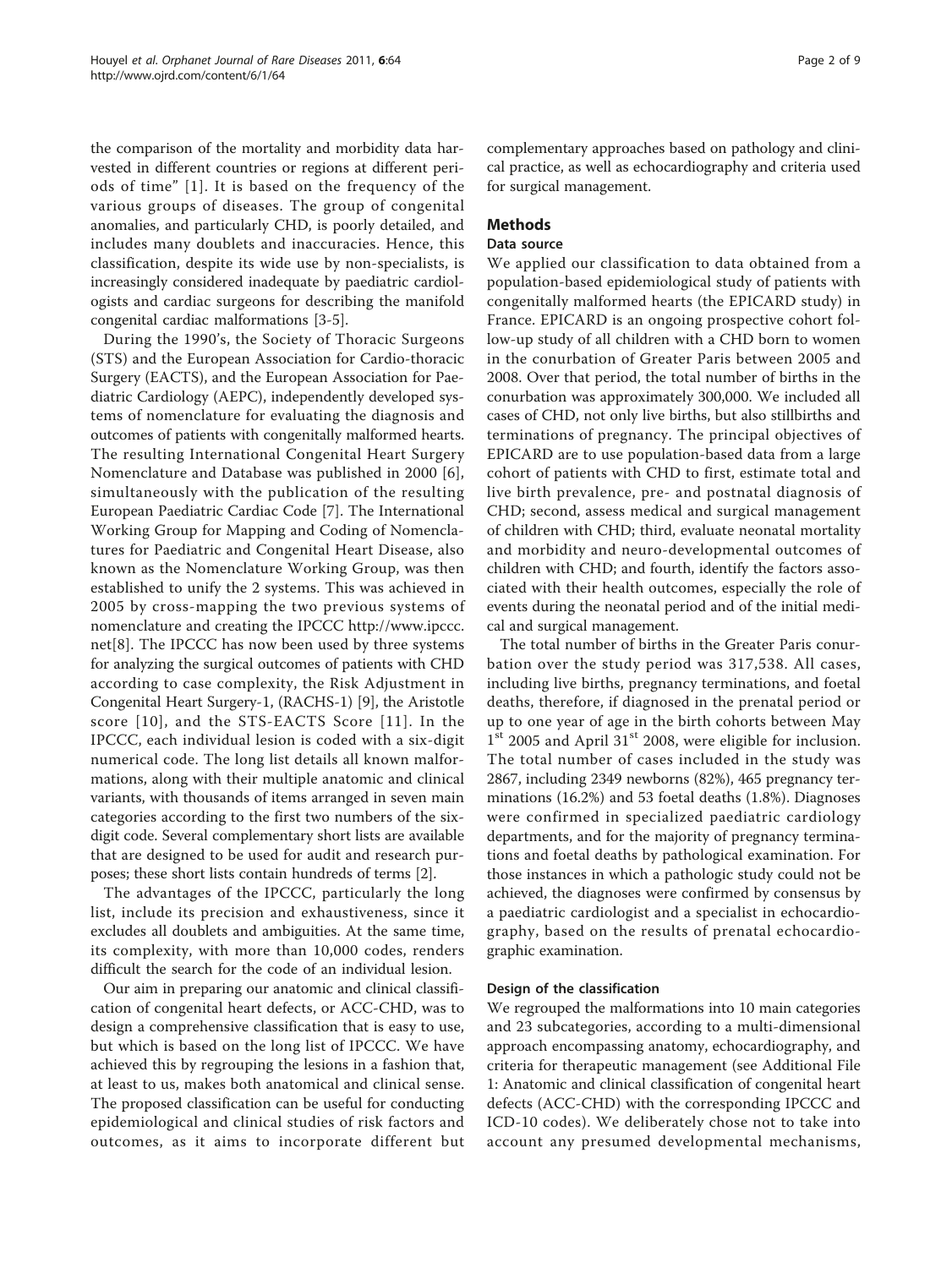because of the current lack of sufficient evidence permitting the linkage of these mechanisms with the observed phenotypes.

#### a) The ten main categories

The ten main categories were listed according to flow of blood.

1. Heterotaxy, including isomerism and mirrorimagery

We chose to regroup in this category all the anatomic-echocardiographic sequences known under the terms right or left isomerism, or polysplenia and asplenia syndromes, or visceral heterotaxy. The suggested definition for heterotaxy of the Nomenclature Working Group is: "an abnormality where the internal thoraco-abdominal organs demonstrate abnormal arrangement across the left-right axis of the body... heterotaxy does not include patients with either the expected usual or normal arrangement of the internal organs along the left-right axis, also known as "situs solitus", nor patients with complete mirror-imaged arrangement of the internal organs along the left-right axis also known as "situs inversus [\[12\]](#page-8-0). We chose, however, to include mirror-imagery, or situs inversus, in this group. This inclusion is because, first, the mirror-imaged arrangement may be considered a form of "heterotaxy" in that it is a departure from the normal arrangement, and second, the finding of mirror-imagery adds significant complications to the surgical management of congenital cardiac malformations. The IPCCC had separate codes for heterotaxy and situs inversus; both of these codes are included in the category "Heterotaxy, including isomerism and mirror-imagery".

2. Anomalies of the venous return

This group includes all the anomalies of the venous pole of the heart. Within its 2 subcategories, lesions involving anomalous pulmonary and systemic venous return, the groupings are anatomically coherent.

3. Anomalies of the atria and interatrial communications

This group has an anatomic consistency, concerning the atrial segment of the heart. We excluded, nonetheless, the ostium primum interatrial communications, as well as common atrium, since the phenotypic feature of these entities is the commonality of the atrioventricular junction. We chose to use the term "interatrial communication" (IAC) rather than "atrial septal defect" because the sinus venosus and the coronary sinus defects, although being IAC, are not from an anatomic standpoint defects within the interatrial septum.

4. Anomalies of the atrioventricular junctions and valves

Anatomically, the atrioventricular junctions include the adjacent components of atrial and ventricular musculature and the atrioventricular valves. Within this group, therefore, because of the commonality of the atrioventricular junction, we included the ostium primum defects rather than including these lesions with the other interatrial communications. Because of their wide acceptance, we decided to retain the terms "partial" and "complete" atrioventricular septal defects (AVSD) to distinguish the various forms of common atrioventricular junction, the latter indicating those forms with both atrial and ventricular shunting [\[13\]](#page-8-0). These anomalies can all be detected on foetal echocardiography using the four-chamber view.

5. Complex anomalies of the atrioventricular connections

We included the combination of discordant atrioventricular and ventriculo-arterial connections, congenitally corrected transposition of great arteries (TGA) or double discordance, in this group, and not in the group of anomalous ventriculo-arterial connections. This is because the discordant atrioventricular connections represent the more significant feature, clinically, anatomically and surgically, of this complex cardiac anomaly. This group does not, however, include anomalies of the atrioventricular connections in the setting of isomerism or visceral heterotaxy. We also included in this group, although they are not specific entities, criss-cross AV relations and supero-inferior ventricles, because these anomalies result from a rotational malalignment of the atrial and ventricular structures, even if the AV connections can be concordant in these patients [\[14\]](#page-8-0).

6. Functionally univentricular hearts

Heterogeneous from an anatomic standpoint, all the malformations included in this category have as their common denominator severe hypoplasia of one ventricle. They share the same medical and surgical management, based on one-ventricle repair, and aimed eventually at creation of a total cavopulmonary connection. We chose not to include unbalanced AVSD in this category, on the basis that one of the ventricles could be inappropriately small in these cases but thought to be suitable for biventricular repair [[13](#page-8-0)]. If the patients were considered more suitable for functionally univentricular repair, then it would be more appropriate to categorise the lesions as double inlet ventricle through a common atrioventricular valve. Along the same line, we did not include in this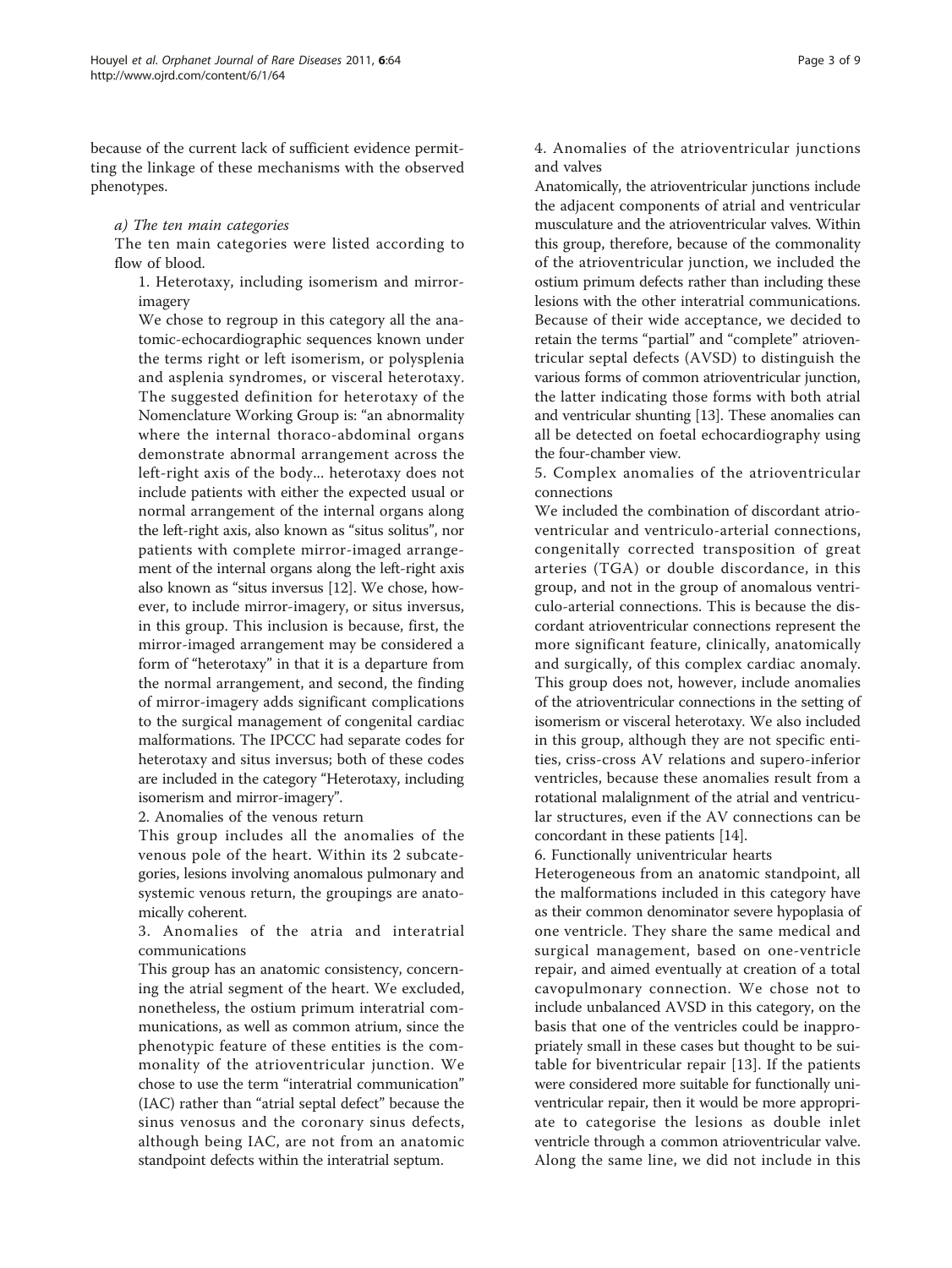group either those patients with hypoplastic mitral and tricuspid valves, nor those with straddling mitral and tricuspid valves, again considering that, if one ventricle was truly hypoplastic in these settings, the patients would likely be diagnosed as having double inlet ventricle. These lesions can all be detected on fetal echocardiography when using the four-chamber view.

7. Ventricular septal defects (VSD)

This group includes not only isolated VSD's, but also additional (multiple) VSD in the setting of another lesion, including of necessity a VSD, such as tetralogy of Fallot. Anatomically heterogeneous, this group is very important numerically. The anatomic nomenclature of VSD is still controversial. We used in our classification the unified nomenclature system proposed by the Congenital Heart Surgery Nomenclature and Database Project [\[15](#page-8-0)]. In addition to the anatomic location of the defect, the IPCCC allows a rough appreciation of the clinical importance of the shunt with the notion of large or small VSD.

8. Anomalies of the ventricular outflow tracts The anatomic definition of the ventricular outflow tracts is the area of junction between the ventricular and the arterial segments of the heart. This large category includes the anomalies of the subvalvar region, specifically the subpulmonary infundibulum or conus, the left ventricular outflow tract, the arterial valves and their supporting sinuses, and the intrapericardial segments of the great arterial trunks. Within this group we include subcategories for abnormal ventriculo-arterial connections, including TGA, double-outlet right ventricle, double-outlet left ventricle, and concordant ventriculoarterial connections with parallel rather than spiralling arterial trunks, or anatomically corrected malposition of the great arteries [\[16,17](#page-8-0)]. We included tetralogy of Fallot (TOF) with pulmonary atresia rather than stenosis within the subcategory "TOF and variants", rather than in the subcategory of abnormal ventriculo-arterial connections. All other types of atresia of the pulmonary outflow tract, irrespective of the associated lesions, were included into the subcategory "right ventricular outflow tract anomalies", except for pulmonary atresia with intact ventricular septum, which was included in the group "functionally univentricular hearts". Common arterial trunk was classified according to the description of anatomic phenotypes, to avoid the controversies induced by alphanumeric classifications, although this categorization is still a subject of debate and deserves improvement [[18](#page-8-0)].

From the surgical standpoint, usually the two ventricles are of normal size in these lesions, making the defects suitable for biventricular repair.

9. Anomalies of the extrapericardial arterial trunks

This group includes all the anomalies of the great arteries beyond the boundaries of the pericardial cavity. Clinically heterogeneous, their diagnosis is difficult before birth, and tends to be based after birth on CT-scan, MRI, or catheterization.

10. Congenital anomalies of the coronary arteries These anomalies are rarely isolated, but for clinical reasons pose a major concern when associated with various lesions, particularly abnormalities of the ventricular outflow tracts.

b) The 23 subcategories

We defined 23 subcategories according to the anatomy of the heart and "clinical sense". For example, "Anomalies of atrioventricular junctions and valves" includes 3 subcategories according to the type of atrioventricular valve involved, specifically tricuspid valve, mitral valve, or common atrioventricular valve in the setting of atrioventricular septal defect. We did not include atrioventricular valvar atresia in this subcategory, but placed these patients along with those having functionally univentricular hearts, since their main characteristic is severe hypoplasia of one of the two ventricles, irrespective of the anatomy of atrioventricular junction.

## The coding system

Rather than creating a new code number for each cardiac defect encountered in our population, we chose to attribute one six-digit code of the long list to each item of our list, facilitating in this way the interface with other databases or registries. The choice was sometimes difficult among the numerous codes proposed for one given lesion, and the final decision was made based on principles of simplicity and parsimony, combined with clinical judgement. For example, we chose to code sinus venosus type interatrial communication according to its most frequent form: "sinus venosus defect (interatrial communication) with overriding superior caval vein (superior defect)": 05.05.01.

## Hierarchy used for the coding process

The hierarchy chosen for coding is fundamental, since it places the chosen lesion into one, and only one, of our 10 groups. Each case received one single code if the lesion was well-defined, as for example tetralogy of Fallot.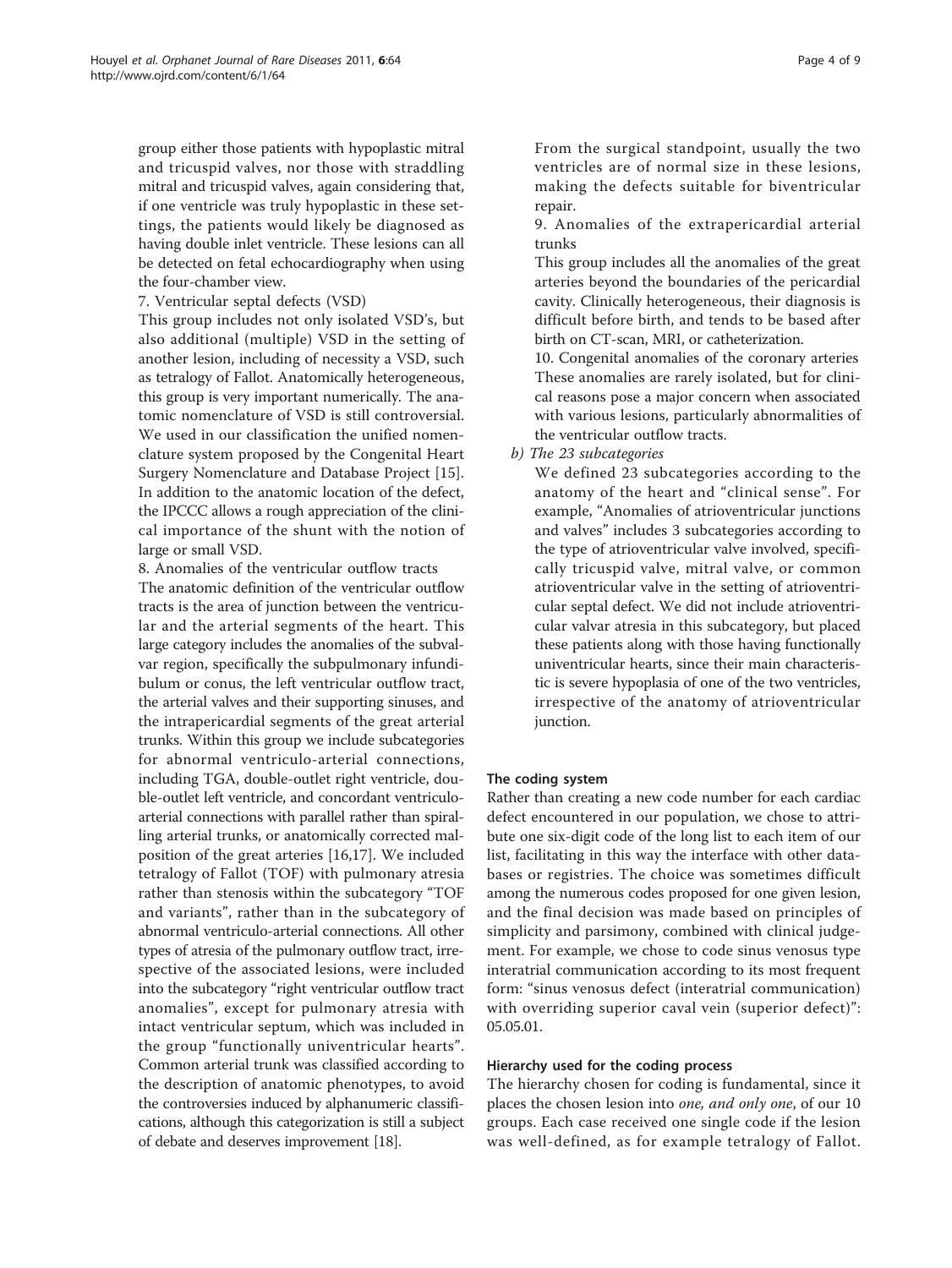On the other hand, multiple codes were used in the following situations:

- Well-defined CHD with associated anomalies (e.g., TOF with left anterior descending coronary artery originating from the right coronary artery). In this case, the aim was to use a hierarchy that would be logical and intuitive (Code n°1 for the main anomaly and Code n°2 for the associated anomaly).

- Complex CHD: Each case could receive up to five codes in order to describe accurately the major elements of the CHD. In this case, we followed the hierarchy commonly used in the clinical process of aggregation in daily practice of paediatric cardiology. For example, complex left heart disease may bring together several anomalies belonging to different main categories in our classification, such as left ventricular hypoplasia, suggesting a functionally univentricular heart, parachute mitral valve, indicating anomalies of the atrioventricular junctions and valves, coarctation of the aorta, an anomaly of the great arteries, a left superior caval vein draining to the coronary sinus, an obvious anomaly of the venous return, and a small perimembranous VSD. The chosen main code would then reflect the planned clinical and surgical management, with the other anomalies then classified randomly. The determination of the major lesion of course, is not always clear-cut, and may be prone to controversy.

The proposed scheme for classification, including the 10 main categories and the 23 subcategories, together with their corresponding IPCCC and ICD-10 codes, is summarized in the Additional File [1.](#page-7-0) The list of lesions shown in the Additional File [1](#page-7-0) is, of course, not exhaustive, but of necessity represents only those encountered among the patients enrolled in the EPICARD study. This list is not fixed, and can easily be expanded using the sixdigit codes of the comprehensive long list.

#### Results

Table 1 shows the results of applying our suggested classification to the 2867 studied cases from the EPI-CARD study. Given the level of detail and specificity of the IPCCC codes, four-fifths could be identified with a single code. Of the remaining cases, most could be identified with two codes.

In Table [2,](#page-5-0) we show the distribution of the number of EPICARD cases in our ten selected groups. Ventricular septal defects, with 1,492 instances, accounted for more than half of the cases (52.0%). The second largest group was anomalies of the outflow tracts and arterial valves, with 563 cases, accounting for one-fifth of all lesions (19.6%). The smallest numbers were 9 patients with

| Table 1 Number and distribution of IPCCC codes for            |
|---------------------------------------------------------------|
| <b>Congenital Heart Defects (CHD) included in the EPICARD</b> |
| study                                                         |

| Number of codes | Total number of CHD cases* | $\%$  |
|-----------------|----------------------------|-------|
| 1               | 2279                       | 79.5  |
| 2               | 405                        | 14.1  |
| 3               | 117                        | 4.1   |
| 4               | 37                         | 1.3   |
| 5               | 27                         | 0.9   |
| 6               | 2                          | 0.1   |
| All             | 2867                       | 100.0 |

\* including livebirths, stillbirths and pregnancy terminations

anomalies of the coronary arteries, 13 with complex anomalies of atrioventricular connections, and 31 with anomalies of venous return, all of these together accounting for less than 2% of the overall series.

In Table [3,](#page-6-0) we show the number and distribution of IPCCC codes in our chosen groups. For most groups, a single code was sufficient to identify the majority of cases. In particular, approximately 90% of cases classified as anomalies of the atria and interatrial communications, and those falling within anomalies of the venous return, could be identified with a single code. This was also true for more than 70% of cases of anomalies of the outflow tracts and arterial valves and anomalies of the atrioventricular junctions and valves.

Those patients classified as having heterotaxy were the only ones almost always requiring more than one IPCCC code for their identification. In addition, 37% of those categorized as having functionally univentricular hearts, and more than half of those coded with anomalies of the extrapericardial arterial trunks and complex anomalies of atrioventricular connections required two or more codes for their full classification.

#### **Discussion**

The classification we are proposing, rather than being new, is no more than a rearrangement of the long list of the existing IPCCC. The rearrangement is based on the cardiac anatomy, along with criteria used for therapeutic management. It is designed to avoid doublets and to reduce ambiguities. It is also intended to facilitate both the coding process and the analysis of the data in the setting of clinical and epidemiological studies.

Despite its worldwide use, the shortcomings of ICD -10 are increasingly recognized. Several studies have shown that the ninth version of ICD, still in use in the United States of America for administrative databases, generates a substantial number of errors and inaccuracies when compared to the IPCCC [\[3](#page-8-0)-[5\]](#page-8-0). Although the tenth version of ICD includes 73 individual codes for CHD, versus only 29 in the ninth version, it remains inadequate [[2\]](#page-8-0). For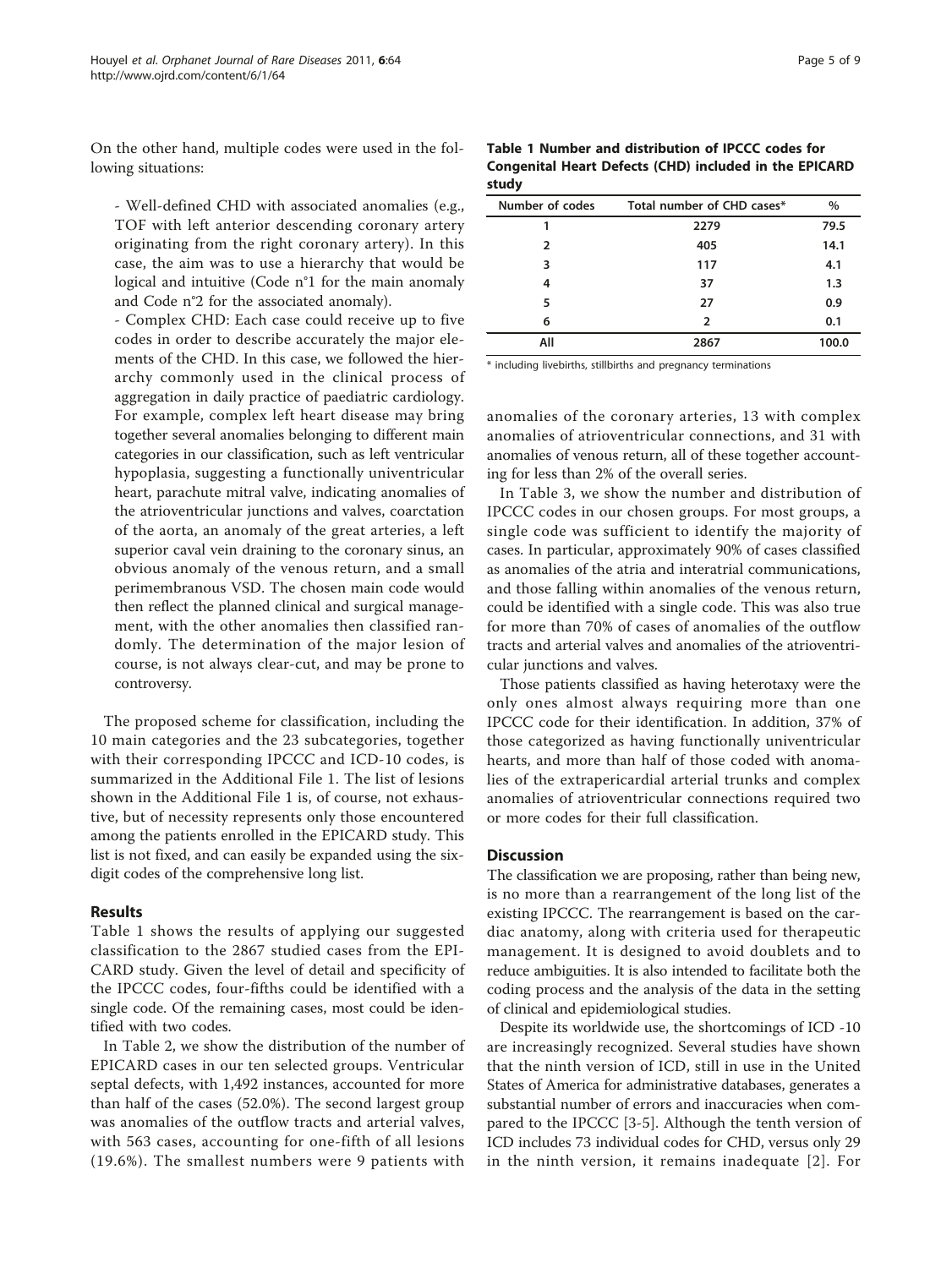| Group                                                                            | N    | $\%$ |
|----------------------------------------------------------------------------------|------|------|
| 1. Heterotaxy, including isomerism and mirror-imagery                            | 37   | 1.3  |
| 2. Anomalies of the venous return                                                | 31   | 1.1  |
| 3. Anomalies of the atria and interatrial communications                         | 182  | 6.3  |
| 4. Anomalies of the atrioventricular junctions and valves                        | 213  | 7.4  |
| 5. Complex anomalies of atrioventricular connections                             | 13   | 0.45 |
| 6. Functionally univentricular hearts                                            | 158  | 5.5  |
| 7. Ventricular septal defects (VSD)                                              | 1492 | 52.0 |
| 8. Anomalies of the ventricular outflow tracts (ventriculo-arterial connections) | 563  | 19.6 |
| 9. Anomalies of the extrapericardial arterial trunks                             | 169  | 5.9  |
| 10. Congenital anomalies of the coronary arteries                                | 9    | 0.3  |
| <b>Total</b>                                                                     | 2867 | 100  |

<span id="page-5-0"></span>Table 2 Distribution of the number of CHD cases in the ten categories of the anatomic and clinical classification of congenital heart defects (ACC-CHD) in the EPICARD study

example, the ostium primum defect shares the same code as an atrioventricular septal defect with ventricular and atrial shunting (Q21.2), while IPCCC clearly makes a distinction between the variants of atrioventricular septal defect with common atrioventricular junction. Two other examples, among many, are demonstrative: the code Q25.4 is common to right aortic arch and interrupted aortic arch, while the code Q20.8 is common to right ventricular hypoplasia, left ventricular hypoplasia, and juxtaposition of the atrial appendages. Another important limitation of ICD-10 is the frequent occurrence of the items "other" or "unspecified" noted with the suffix numbers .8 and .9 respectively, this being a source of many inaccuracies.

In contrast, the IPCCC is remarkable by its exhaustiveness and its accuracy, as it was deliberately designed to be inclusive, allowing the different users to choose their preferred term for any specific congenital cardiac malformation [\[6\]](#page-8-0). This makes it very detailed, and hence often too complex for use by epidemiologists and clinicians.

In devising our proposed revised classification, our principal motivation was to rearrange the whole spectrum of CHD into a manageable number of categories defined on their anatomy as well as the criteria used for their clinical and surgical management. The classification is designed to use the code numbers in the long list of IPCCC but can accommodate ICD-10 codes.

#### Choice of the main categories and subcategories

The categories common to the ACC-CHD and the IPCCC long list are:

- anomalies of venous return or great veins,

- anomalies of the atrioventricular valves and of the atrioventricular junctions
- anomalies of the atria and interatrial communications

- anomalies of the ventricles and of the ventricular septum (except for VSD's).

We deliberately chose to group all types of ventricular hypoplasia within the large category of functionally univentricular hearts, on the basis of their common medical and surgical management. In the IPCCC, left and right ventricular hypoplasia are included in the group of abnormalities of the ventricles, while hypoplastic left heart syndrome and pulmonary atresia with intact ventricular septum, together with double-inlet ventricles, are in the group of anomalous atrioventricular and ventriculo-arterial connections.

We also isolated the anomalies of the coronary arteries as a distinct category, because of their frequency as an associated anomaly and their clinical importance, instead of including them into the anomalies of great vessels, as in the long list of the IPCCC, or into a miscellaneous group as in one version of the short list. We found, nonetheless, very few cases in EPICARD, suggesting either that anomalies of the coronary arteries are frequently missed as part of the final diagnosis of the congenital malformation, or that they are, indeed, very rare.

We created a large category named "anomalies of outflow tracts and arterial valves" in order to merge all the anomalies of the ventricular outflow tracts, including abnormal ventriculo-arterial connections, abnormal arterial valves, and lesions of the intrapericardial arterial trunks. In the IPCCC long and short lists, the abnormal ventriculo-arterial connections, along with the anomalies of atrioventricular connection, are placed in the large group of abnormalities of position and connection of the heart, while the anomalies of the arterial valves and the outflow tracts are included into the group of the anomalies of great vessels and ventriculo-arterial valves. For anatomic, clinical, and surgical reasons, we chose to include these in a single category, which then accounted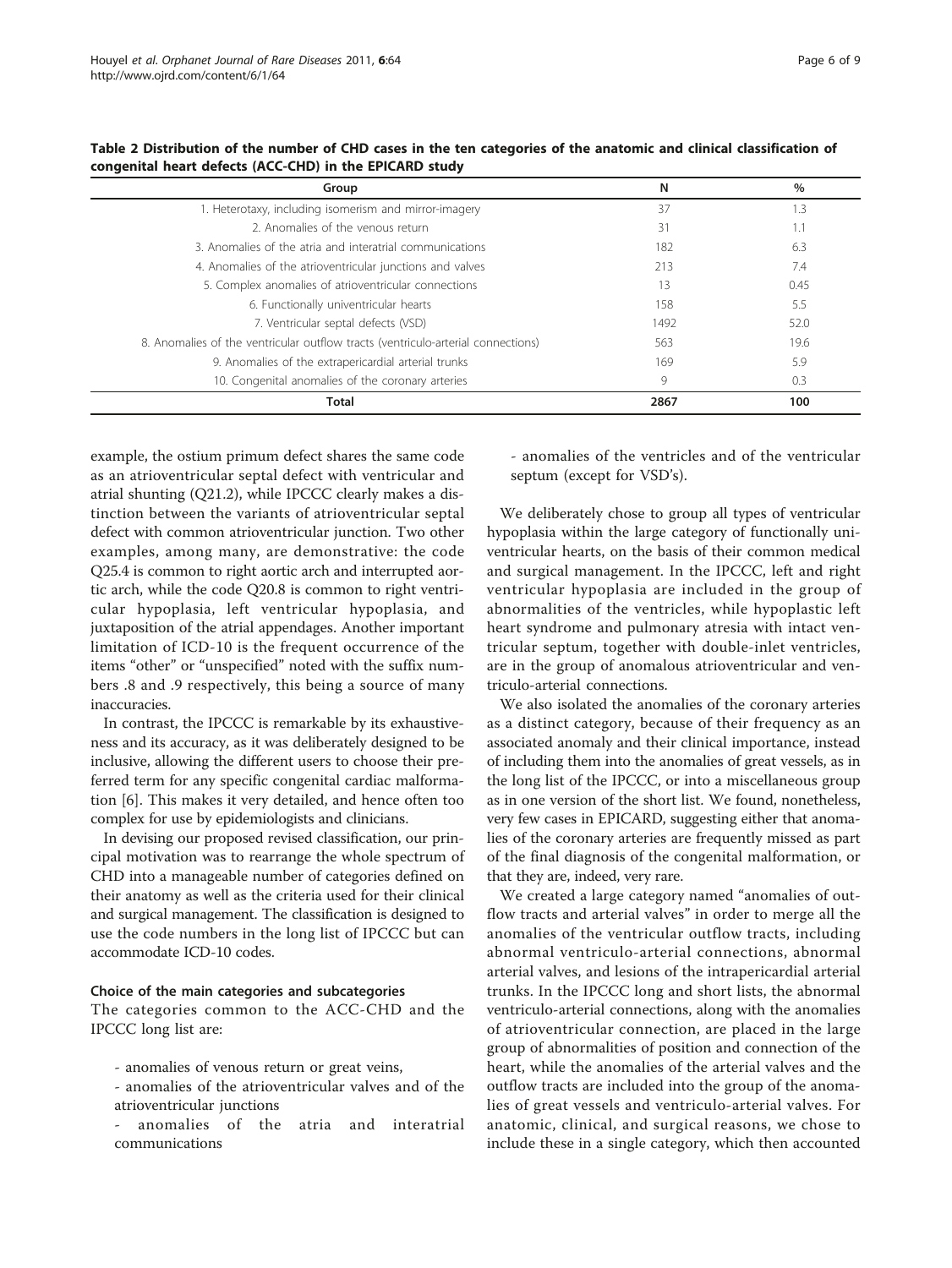| Group                                                                            | Number of codes                | Number of CHD cases | $\%$             |
|----------------------------------------------------------------------------------|--------------------------------|---------------------|------------------|
| 1. Heterotaxy, including isomerism and mirror-imagery                            |                                |                     | 2.7              |
|                                                                                  | $\overline{c}$                 | 3                   | 8.1              |
|                                                                                  | $\overline{3}$                 | $\overline{7}$      | 18.9             |
|                                                                                  | $\overline{4}$                 | 10                  | 27               |
|                                                                                  | 5                              | 14                  | 37.9             |
|                                                                                  | 6                              | $\sqrt{2}$<br>37    | 5.4<br>100.0     |
|                                                                                  |                                |                     |                  |
| 2. Anomalies of the venous return                                                | $\mathbf{1}$                   | 28                  | 90.3             |
|                                                                                  | $\overline{2}$<br>$\mathsf{3}$ | 3<br>0              | 9.7<br>$0.0\,$   |
|                                                                                  | $\overline{4}$                 | $\mathcal O$        | 0.0              |
|                                                                                  | 5                              | 0                   | 0.0              |
|                                                                                  | 6                              | $\mathbb O$         | $0.0\,$          |
|                                                                                  |                                | 31                  | 100.0            |
| 3. Anomalies of the atria and interatrial communications                         | $\mathbb{1}$                   | 159                 | 87.4             |
|                                                                                  | $\overline{2}$                 | 19                  | 10.4             |
|                                                                                  | $\mathsf{3}$                   | 4                   | 2.2              |
|                                                                                  | $\overline{4}$                 | $\mathbf 0$         | 0.0              |
|                                                                                  | 5                              | 0                   | $0.0\,$          |
|                                                                                  | 6                              | 0<br>182            | $0.0\,$<br>100.0 |
|                                                                                  |                                |                     |                  |
| 4. Anomalies of the atrioventricular junctions and valves                        | $\mathbf{1}$                   | 158                 | 74.2             |
|                                                                                  | $\overline{c}$<br>$\mathsf{3}$ | 44<br>9             | 20.6             |
|                                                                                  | $\overline{4}$                 | 1                   | 4.2<br>0.5       |
|                                                                                  | 5                              | 1                   | 0.5              |
|                                                                                  | 6                              | $\circ$             | 0.0              |
|                                                                                  |                                | 213                 | 100.0            |
| 5. Complex anomalies of atrioventricular connections                             | $\mathbf{1}$                   | 5                   | 38.5             |
|                                                                                  | $\overline{c}$                 | 3                   | 23.1             |
|                                                                                  | $\overline{3}$                 | 4                   | 30.8             |
|                                                                                  | $\overline{4}$                 | 0                   | 0.0              |
|                                                                                  | 5                              | 1                   | 7.7              |
|                                                                                  | 6                              | $\mathbf 0$         | 0.0              |
|                                                                                  |                                | 13                  | 100.0            |
| 6. Functionally univentricular hearts                                            | $\mathbf{1}$                   | 100                 | 63.3             |
|                                                                                  | $\overline{2}$                 | 34                  | 21.5             |
|                                                                                  | $\mathsf{3}$<br>$\overline{4}$ | 15                  | 9.5<br>1.9       |
|                                                                                  | 5                              | 3<br>6              | 3.8              |
|                                                                                  | 6                              | 0                   | 0.0              |
|                                                                                  |                                | 158                 | 100.0            |
| 7. Ventricular septal defects (VSD)                                              | 1                              | 1337                | 89.6             |
|                                                                                  |                                | 135                 | 9                |
|                                                                                  | $\frac{2}{3}$                  | 19                  | 1.3              |
|                                                                                  | $\overline{4}$                 | $\mathbf{1}$        | 0.1              |
|                                                                                  | 5                              | $\mathcal O$        | $0.0\,$          |
|                                                                                  | 6                              | 0                   | $\circ$          |
|                                                                                  |                                | 1492                | 100.0            |
| 8. Anomalies of the ventricular outflow tracts (ventriculo-arterial connections) | $\mathbf{1}$                   | 404                 | 71.8             |
|                                                                                  | $\overline{c}$                 | 96                  | 17.1             |
|                                                                                  | $\mathsf 3$                    | 43                  | 7.6              |
|                                                                                  | $\overline{4}$<br>5            | 17<br>3             | 3.0<br>0.5       |
|                                                                                  | 6                              | $\mathbb O$         | 0.0              |
|                                                                                  |                                | 563                 | 100.0            |
| 9. Anomalies of the extrapericardial arterial trunks                             | 1                              | 78                  | 46.1             |
|                                                                                  | $\sqrt{2}$                     | 68                  | 40.2             |
|                                                                                  | $\ensuremath{\mathsf{3}}$      | 16                  | 9.5              |
|                                                                                  | $\overline{4}$                 | 5                   | $\mathbf{3}$     |
|                                                                                  | 5                              | $\overline{c}$      | 1.2              |
|                                                                                  | 6                              | $\mathsf{O}\xspace$ | $0.0\,$          |
|                                                                                  |                                | 169                 | 100.0            |

## <span id="page-6-0"></span>Table 3 Distribution of the IPCCC codes in the ten categories of the anatomic and clinical classification of congenital heart defects (ACC-CHD) in the EPICARD study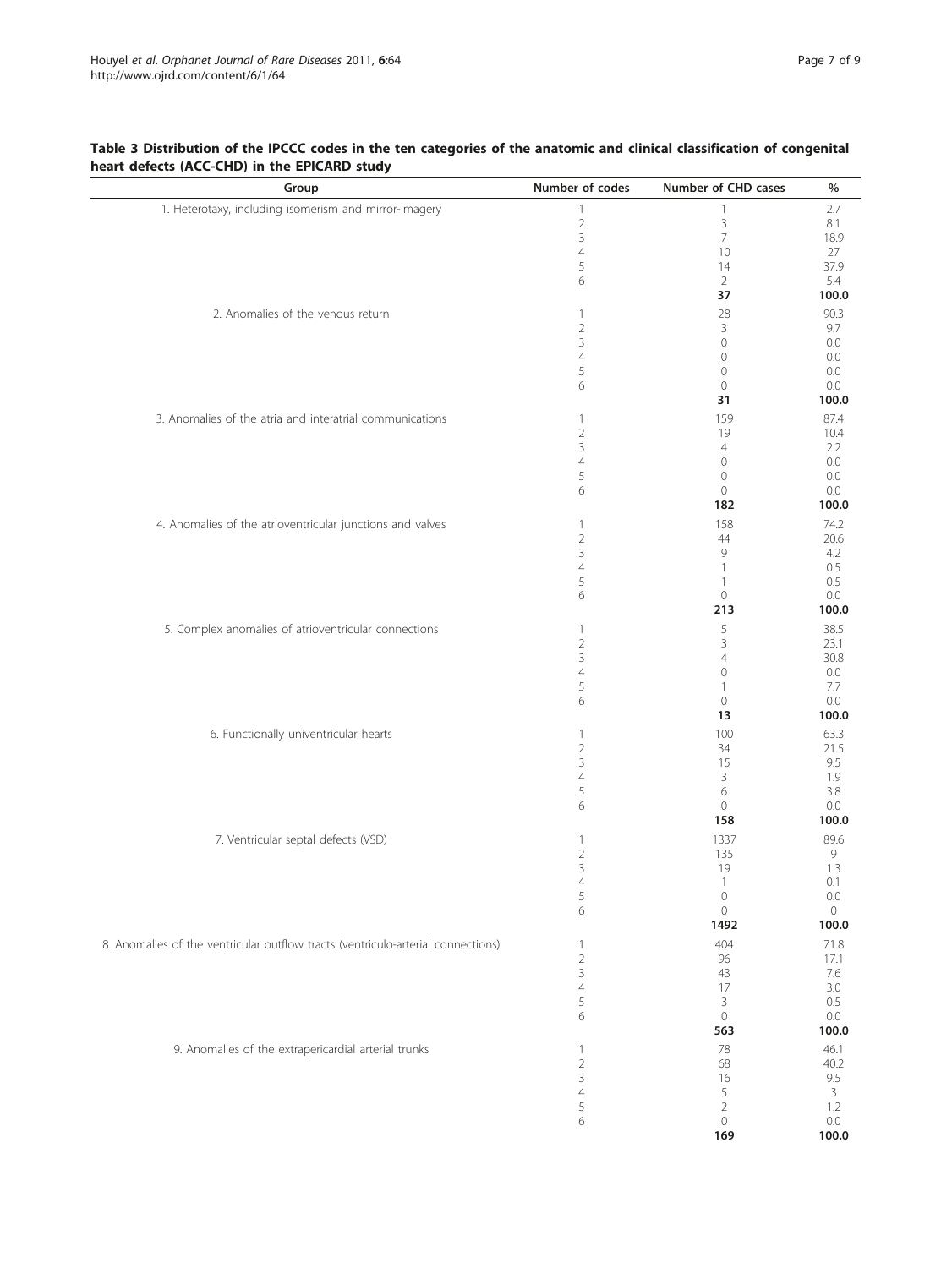| 10. Congenital anomalies of the coronary arteries |  | 100.0 |
|---------------------------------------------------|--|-------|
|                                                   |  | 0.0   |
|                                                   |  | 0.0   |
|                                                   |  | 0.0   |
|                                                   |  | 0.0   |
|                                                   |  | 0.0   |
|                                                   |  | 100.0 |
|                                                   |  |       |

<span id="page-7-0"></span>Table 3 Distribution of the IPCCC codes in the ten categories of the anatomic and clinical classification of congenital heart defects (ACC-CHD) in the EPICARD study (Continued)

for about one-fifth of all cases in EPICARD, and at least two-fifths of major cardiac defects when we exclude minor VSD's.

We divided those with heterotaxy, and those with complex anomalies of atrioventricular connections, into two distinct groups, the latter including congenitally corrected transposition or double discordance.

Because of their frequency, we considered patients with ventricular septal defects as a distinct entity. Within this group, we then incorporated the notion of size, and thus of clinical severity, as suggested in the IPCCC. The specific code for a "small" VSD does not exist in the ICD-10.

## The coding process

The hierarchy used for coding complex CHD, although based on the clinical aggregation process reflecting the routine practice of paediatric cardiology, and clear-cut in many cases, might be questionable for some complex associations. In addition, some cardiac anomalies may exist in isolation, as well as in association with various types of CHD. For example, pulmonary atresia was considered as the main cardiac defect in only two situations, those coexisting with tetralogy of Fallot on the one hand, an anomaly of the ventricular outflow tracts, and with an intact ventricular septum on the other hand, included in the group of functionally univentricular hearts, albeit that some of the latter patients can undergo biventricular repair. In other situations, pulmonary atresia is associated with another CHD, with a specific six-digit code. Pulmonary atresia in the setting of congenitally corrected transposition, for example, was coded as double discordance, VSD, and associated pulmonary atresia.

We often chose to code the associated anomalies as second, third, and fourth added codes, rather than using the different code numbers listed in the IPCCC, simply because they cannot be totally inclusive. There are, nonetheless, some exceptions to this rule, with AVSD with TOF, for example, having a specific code number.

## Conclusion

The long list of IPCCC is sufficiently detailed and precise to code satisfactorily the entire spectrum of congenital cardiac disease. It is, however, complex, including literally

thousands of codes, which may hinder its use in clinical and epidemiological studies. Our suggested re-classification separates the entire spectrum of CHD into a manageable number of categories that use the code numbers of the IPCCC long list, and are based on anatomic criteria, as well as those used for clinical and surgical management. It can be useful for clinical and epidemiologic studies that aim to evaluate the outcomes of patients with CHD, and those seeking to assess the role of prognostic factors. It can also be helpful in epidemiologic studies of risk factors for CHD, and in particular those aimed at exploring specific associations that may exist between risk factors and different types of CHD. Indeed, it was found to be useful in a population-based study about the risk of CHD associated with assisted reproductive technologies [[19](#page-8-0)]. The proposed classification can also provide a structure for various clinical and epidemiologic databases.

## Additional material

[Additional file 1: T](http://www.biomedcentral.com/content/supplementary/1750-1172-6-64-S1.DOC)his table displays our anatomic and clinical classification of congenital heart defects (ACC-CHD) with the corresponding IPCCC and ICD-10 codes. The list of lesions shown in the Additional File is, of course, not exhaustive, but of necessity represents only those encountered among the patients enrolled in the EPICARD study. This list is not fixed, and can easily be expanded using the six-digit codes of the comprehensive long list.

#### Abbreviations

ACC-CHD: anatomic and clinical classification of congenital heart defects; AVSD: atrioventricular septal defect; CHD: congenital heart defects; CT-scan: computed tomography: IAC: interatrial communication; ICD-10: International classification of Diseases, 10<sup>th</sup> version; IPCCC: international paediatric and congenital cardiac code; MRI: magnetic resonance imaging; RACHS-1: Risk Adjustment in Congenital Heart Surgery; STS/EACTS: Society of Thoracic Surgeons/European Association for Cardio-thoracic Surgery; TGA: transposition of great arteries; TOF: tetralogy of Fallot; VSD: ventricular septal defect.

#### Acknowledgements

We would like to thank Jeffrey P. Jacobs, MD, Rodney C.G. Franklin, MD, and Marie J. Béland, MD, Co-Chairs of the International Working Group for Mapping and Coding of Nomenclatures for Paediatric and Congenital Heart Disease ("Nomenclature Working Group"), within the International Society for Nomenclature of Paediatric and Congenital Heart Disease (ISNPCHD), for their careful review of the manuscript and for their substantial contribution. EPICARD (EPIdémiologie des CARDiopathies congénitales) Study group: BONNET Damien (Hôpital Necker Enfants Malades, CMR-M3C, Paris, Université Paris-Descartes, Paris) CANDILIS Drina (Université Paris-Diderot,